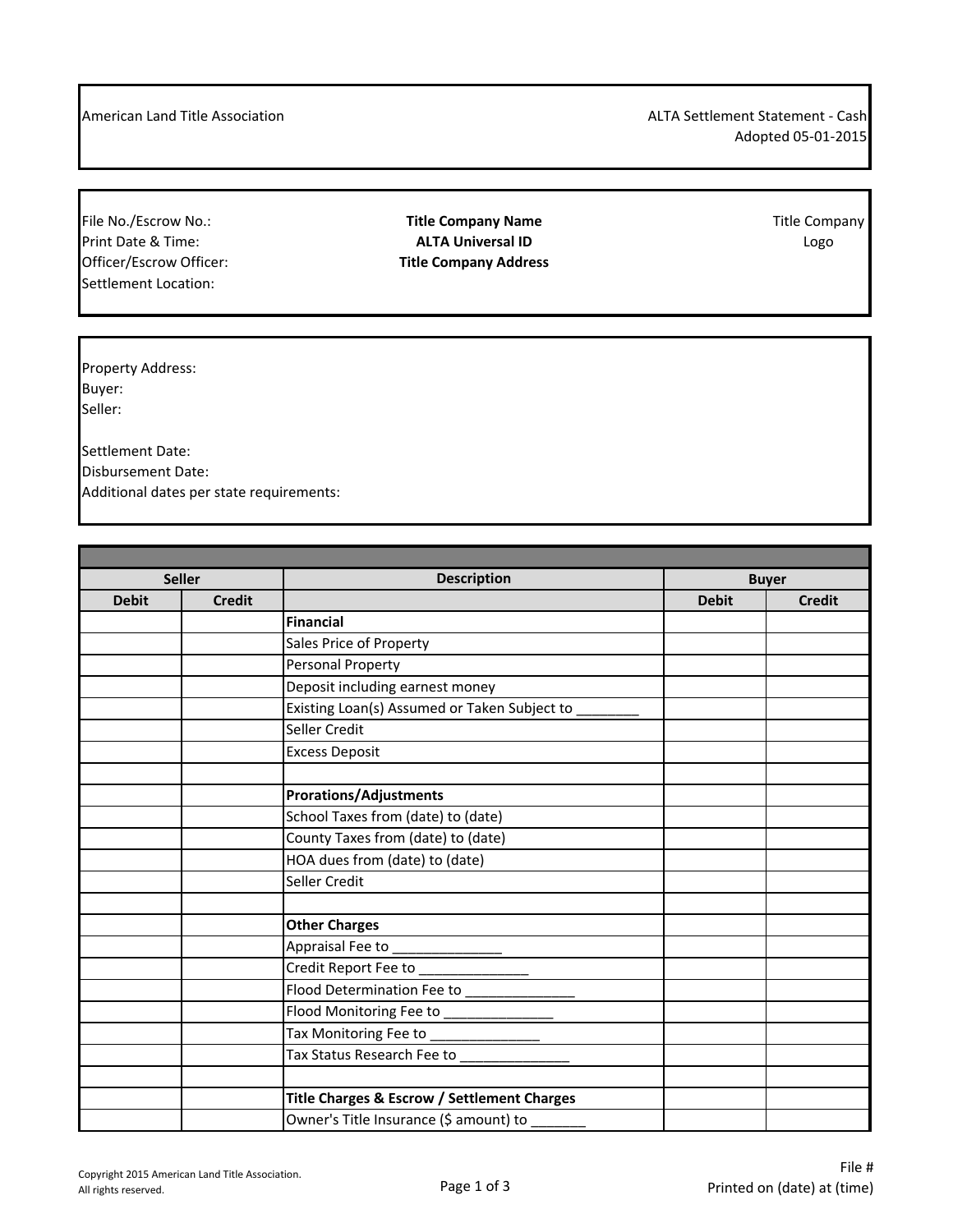|  | Owner's Policy Endorsement(s) ____________       |  |
|--|--------------------------------------------------|--|
|  |                                                  |  |
|  |                                                  |  |
|  |                                                  |  |
|  | Escrow / Settlement Fee to _____________         |  |
|  |                                                  |  |
|  |                                                  |  |
|  |                                                  |  |
|  | Commission                                       |  |
|  | Real Estate Commission to ____________           |  |
|  | Real Estate Commission to _______________        |  |
|  | Other                                            |  |
|  |                                                  |  |
|  | <b>Government Recording and Transfer Charges</b> |  |
|  |                                                  |  |
|  |                                                  |  |
|  |                                                  |  |
|  |                                                  |  |
|  |                                                  |  |
|  | Payoff(s)                                        |  |
|  | Lender: Payoff Lender Co.                        |  |
|  | Principal Balance (\$ amount)                    |  |
|  | Interest on Payoff Loan (\$ amount/day)          |  |
|  | Additional Payoff fees/Reconveyance              |  |
|  | Fee/Recording Fee/Wire Fee                       |  |
|  |                                                  |  |
|  | Lender: Payoff Lender Co.                        |  |
|  | Principal Balance (\$ amount)                    |  |
|  | Interest on Payoff Loan (\$ amount/day)          |  |
|  | Additional Payoff fees/Reconveyance              |  |
|  | Fee/Recording Fee/Wire Fee                       |  |
|  |                                                  |  |
|  | <b>Miscellaneous</b>                             |  |
|  |                                                  |  |
|  | Survey Fee to _____________________              |  |
|  | Homeowner's insurance premium to ___________     |  |
|  | Home Inspection Fee to ___________               |  |
|  |                                                  |  |
|  |                                                  |  |
|  | Transfer fee to Management Co.                   |  |
|  | Special Hazard Disclosure                        |  |
|  | [Utility] Payment to ____________                |  |
|  | Assessments                                      |  |
|  | <b>School Taxes</b>                              |  |
|  | City/town taxes                                  |  |
|  | County Taxes/County Property taxes               |  |
|  | Buyer Attorney fees to ____________              |  |
|  | Seller Attorney fees to                          |  |
|  |                                                  |  |
|  |                                                  |  |
|  |                                                  |  |